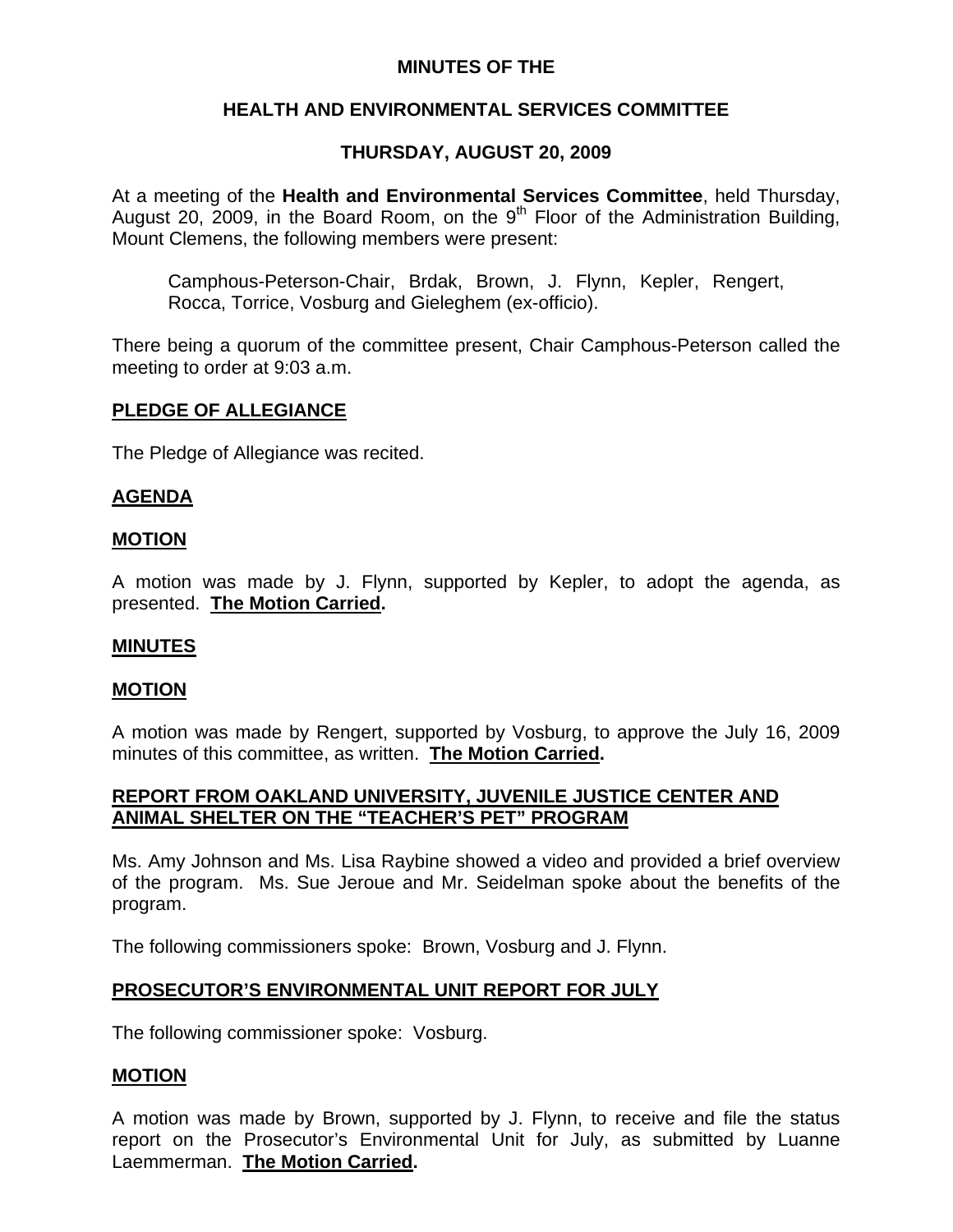## **REPORT FROM WATER QUALITY BOARD**

#### **MOTION**

A motion was made by Brdak, supported by J. Flynn, to receive and file a report of the Macomb County Water Quality Board outlining their July 14<sup>th</sup> meeting. **The Motion Carried.** 

## **S.W.I.M. TEAM REPORT FOR JUNE**

## **MOTION**

A motion was made by Kepler, supported by Rengert, to receive and file the S.W.I.M. Team Report for June. **The Motion Carried.** 

## **SUPPORT THE FULL PARTICIPATION OF THE DETROIT WATER AND SEWERAGE DEPARTMENT IN THE HEART-MI REGIONAL WATER QUALITY MONITORING ALLIANCE**

## **COMMITTEE RECOMMENDATION – MOTION**

A MOTION WAS MADE BY ROCCA, SUPPORTED BY J. FLYNN, TO RECOMMEND THAT THE BOARD OF COMMISSIONERS ENCOURAGE AND SUPPORT THE FULL PARTICIPATION OF THE DETROIT WATER AND SEWERAGE DEPARTMENT IN THE HEART-MI REGIONAL WATER QUALITY MONITORING ALLIANCE.

The following commissioners spoke: Brown, Vosburg, Brdak and J. Flynn.

Chair Camphous-Peterson called for a vote on the motion and **THE MOTION CARRIED.** 

**AUTHORIZE CONTINUATION OF HEALTH DEPARTMENT'S AGREEMENTS WITH ENVIRONMENTAL CONSULTING AND TECHNOLOGY, INC. AND SEMHA/BTSI REGARDING DRINKING WATER PROTECTION NETWORK ON A MONTH-TO-MONTH BASIS**

## **COMMITTEE RECOMMENDATION – MOTION**

A MOTION WAS MADE BY BRDAK, SUPPORTED BY VOSBURG, TO RECOMMEND THAT THE BOARD OF COMMISSIONERS AUTHORIZE THE CONTINUATION OF THE HEALTH DEPARTMENT'S AGREEMENTS FOR OPERATION AND MAINTENANCE OF THE DRINKING WATER PROTECTION NETWORK WITH ENVIRONMENTAL CONSULTING AND TECHNOLOGY, INC. (ECT) AND SEMHA/BTSI ON A MONTH-TO-MONTH BASIS. **THE MOTION CARRIED.**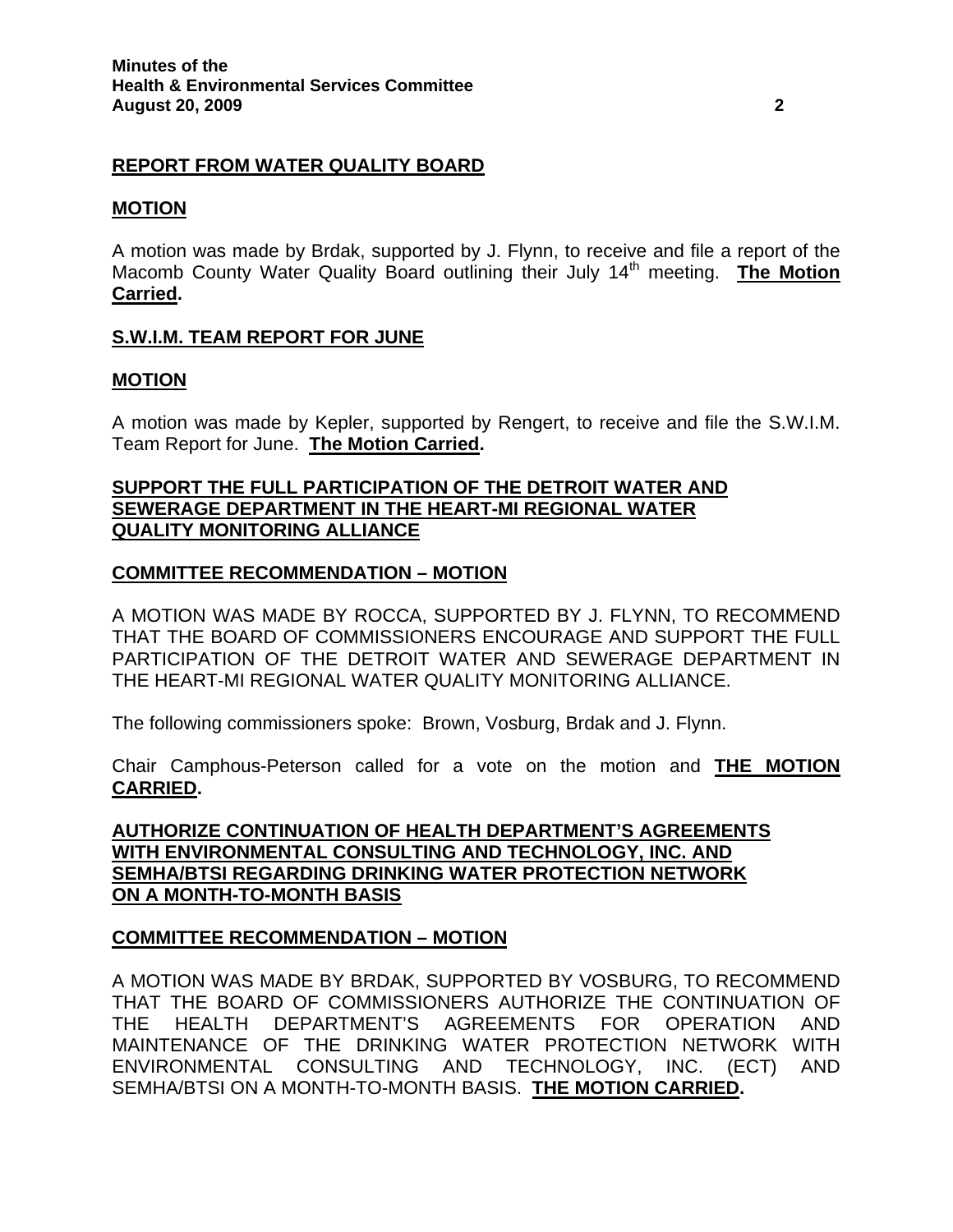# **APPROVE PAYMENT TO CHESTERFIELD TOWNSHIP FROM ENVIRONMENTAL PROBLEMS: LAKE/RIVER FUND FOR DREDGING OF THE MELDRUM DRAIN**

## **MOTION**

A motion was made by Vosburg, supported by Brdak, to approve payment of \$40,000 to Chesterfield Township from the Environmental Problems: Lake/River Fund for dredging of the Meldrum Drain and forward to the Budget Committee.

The following commissioner spoke: J. Flynn.

Chair Camphous-Peterson called for a vote on the motion and **The Motion Carried.** 

## **INFORMATION ON AWARDS PRESENTED TO THE ENVIRONMENTAL HEALTH SERVICES DIVISION BY THE MICHIGAN DEPARTMENT OF ENVIRONMENTAL QUALITY**

## **MOTION**

A motion was made by J. Flynn, supported by Rengert, to receive and file the information provided regarding two Certificate of Recognition awards that were presented to the Environmental Health Services Division by the Michigan Department of Environmental Quality. **The Motion Carried.** 

## **STATUS REPORT ON SEASON FLU AND H1N1 FLU**

Mr. Kalkofen stated that as a result of the commitment they have to make for the preparation of an H1N1 flu program, outreach clinics for the seasonal flu program will now be held in September instead of October. He spoke about the planning involved with the H1N1 flu program.

The following commissioners spoke: Brown, Gieleghem and J. Flynn.

## **MOTION**

A motion was made by Rocca, supported by Rengert, to receive and file the status report on season flu and H1N1 flu. **The Motion Carried.** 

## **HEALTH DEPARTMENT BUDGET REPORT**

Mr. Kalkofen gave an overview of their budget and programs and how a reduction will affect the individuals they service.

The following commissioners spoke: Gieleghem and Brown.